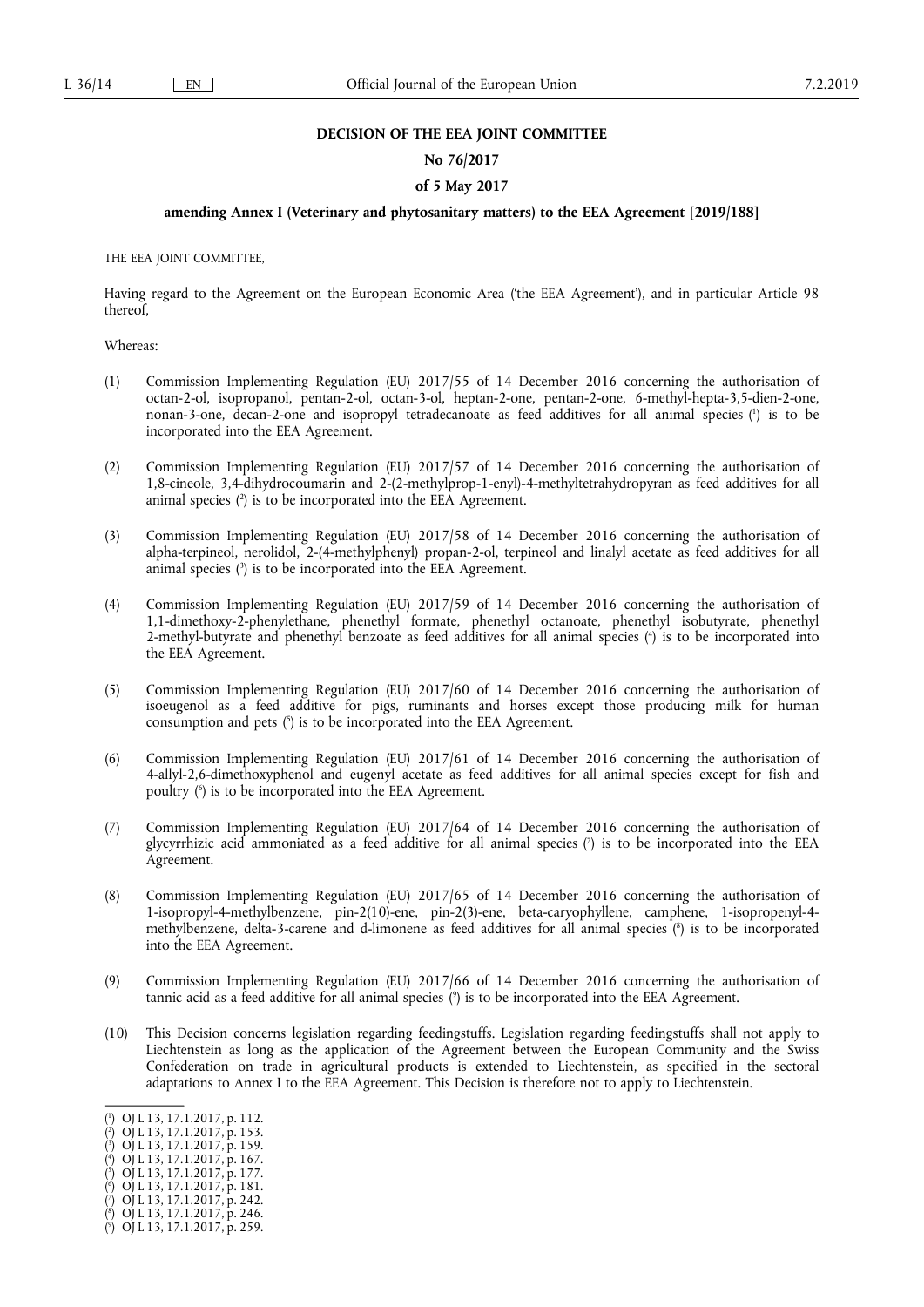(11) Annex I to the EEA Agreement should therefore be amended accordingly,

HAS ADOPTED THIS DECISION:

#### *Article 1*

The following points are inserted after point 180 (Commission Implementing Regulation (EU) 2016/2261) of Chapter II of Annex I to the EEA Agreement:

- '181. **32017 R 0055**: Commission Implementing Regulation (EU) 2017/55 of 14 December 2016 concerning the authorisation of octan-2-ol, isopropanol, pentan-2-ol, octan-3-ol, heptan-2-one, pentan-2-one, 6-methylhepta-3,5-dien-2-one, nonan-3-one, decan-2-one and isopropyl tetradecanoate as feed additives for all animal species (OJ L 13, 17.1.2017, p. 112).
- 182. **32017 R 0057**: Commission Implementing Regulation (EU) 2017/57 of 14 December 2016 concerning the authorisation of 1,8-cineole, 3,4-dihydrocoumarin and 2-(2-methylprop-1-enyl)-4-methyltetrahydropyran as feed additives for all animal species (OJ L 13, 17.1.2017, p. 153).
- 183. **32017 R 0058**: Commission Implementing Regulation (EU) 2017/58 of 14 December 2016 concerning the authorisation of alpha-terpineol, nerolidol, 2-(4-methylphenyl) propan-2-ol, terpineol and linalyl acetate as feed additives for all animal species (OJ L 13, 17.1.2017, p. 159).
- 184. **32017 R 0059**: Commission Implementing Regulation (EU) 2017/59 of 14 December 2016 concerning the authorisation of 1,1-dimethoxy-2-phenylethane, phenethyl formate, phenethyl octanoate, phenethyl isobutyrate, phenethyl 2-methyl-butyrate and phenethyl benzoate as feed additives for all animal species (OJ L 13, 17.1.2017, p. 167).
- 185. **32017 R 0060**: Commission Implementing Regulation (EU) 2017/60 of 14 December 2016 concerning the authorisation of isoeugenol as a feed additive for pigs, ruminants and horses except those producing milk for human consumption and pets (OJ L 13, 17.1.2017, p. 177).
- 186. **32017 R 0061**: Commission Implementing Regulation (EU) 2017/61 of 14 December 2016 concerning the authorisation of 4-allyl-2,6-dimethoxyphenol and eugenyl acetate as feed additives for all animal species except for fish and poultry (OJ L 13, 17.1.2017, p. 181).
- 187. **32017 R 0064**: Commission Implementing Regulation (EU) 2017/64 of 14 December 2016 concerning the authorisation of glycyrrhizic acid ammoniated as a feed additive for all animal species (OJ L 13, 17.1.2017, p. 242).
- 188. **32017 R 0065**: Commission Implementing Regulation (EU) 2017/65 of 14 December 2016 concerning the authorisation of 1-isopropyl-4-methylbenzene, pin-2(10)-ene, pin-2(3)-ene, beta-caryophyllene, camphene, 1-isopropenyl-4-methylbenzene, delta-3-carene and d-limonene as feed additives for all animal species (OJ L 13, 17.1.2017, p. 246).
- 189. **32017 R 0066**: Commission Implementing Regulation (EU) 2017/66 of 14 December 2016 concerning the authorisation of tannic acid as a feed additive for all animal species (OJ L 13, 17.1.2017, p. 259).'

## *Article 2*

The texts of Implementing Regulations (EU) 2017/55, (EU) 2017/57, (EU) 2017/58, (EU) 2017/59, (EU) 2017/60, (EU) 2017/61, (EU) 2017/64, (EU) 2017/65 and (EU) 2017/66 in the Icelandic and Norwegian languages, to be published in the EEA Supplement to the *Official Journal of the European Union*, shall be authentic.

#### *Article 3*

This Decision shall enter into force on 6 May 2017, provided that all the notifications under Article 103(1) of the EEA Agreement have been made (\*).

<sup>(\*)</sup> No constitutional requirements indicated.